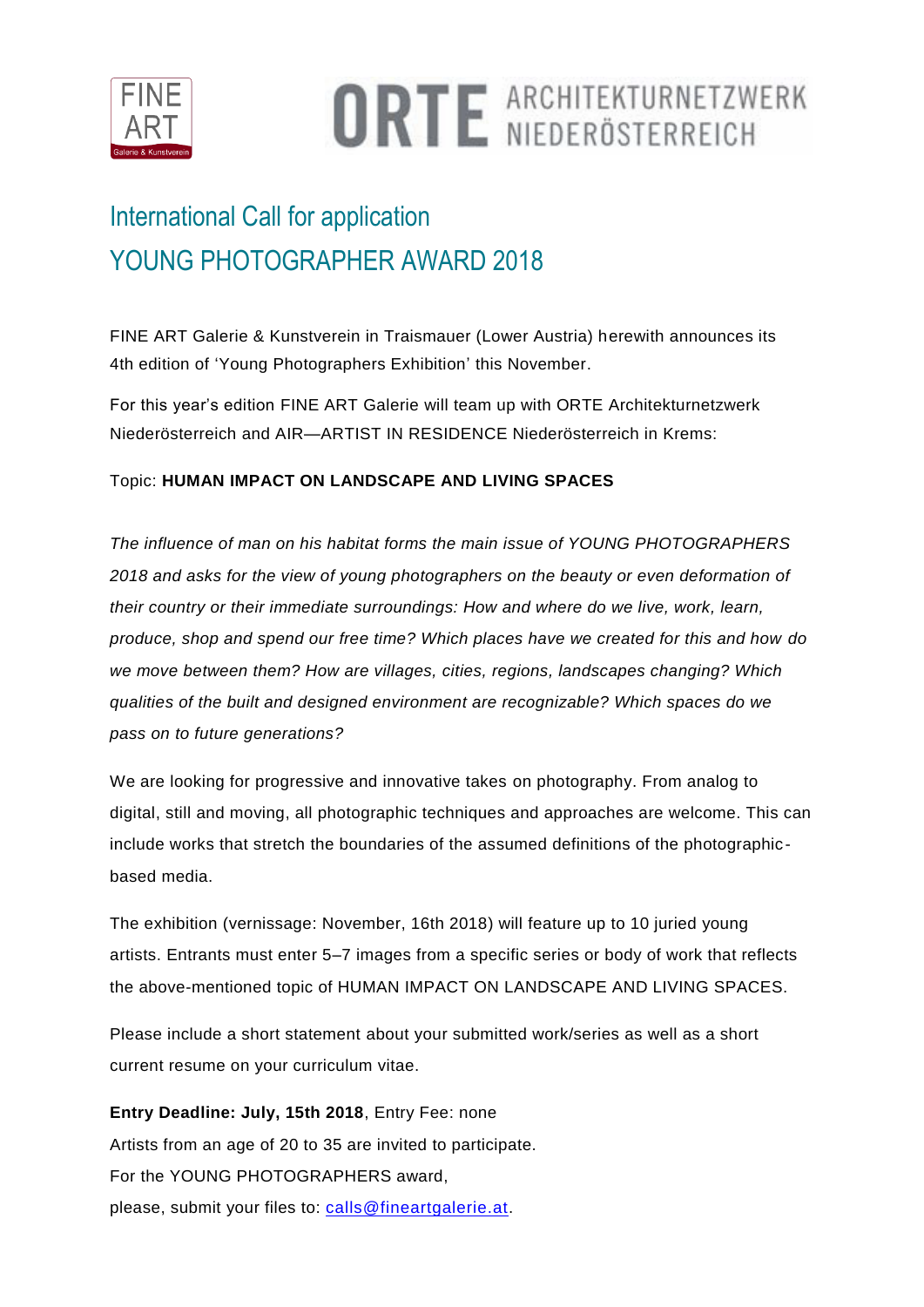



*Submitting artists to the YOUNG PHOTOGRAPHERS EXHIBITON 2018 are also invited to participate in a call for the AIR—ARTIST IN RESIDENCE Niederösterreich program in Krems (a submission to the exhibition is mandatory to submit to the AIR program in Krems):*

### International Call for application

## AIR—ARTIST IN RESIDENCE Niederösterreich in Krems

ORTE Architekturnetzwerk Niederösterreich grants a studio apartment in Krems as well as a scholarship financed by the Federal Province of Lower Austria

#### **What do we offer?**

- A stay from the beginning of July to the end of September 2019 in Krems, where atelier and accommodation are provided free of charge.
- A scholarship of EUR 1,300 per month (altogether EUR 3,900).
- A solo exhibition in the FINE ART Galerie Traismauer at the end of September 2019 that will include the scholarship holder's work on the subject of HUMAN IMPACT ON LANDSCAPE AND LIVING SPACES (consisting of work created on one hand in the artist´s country of origin and during the first two months of the AIR stay, as well).

#### **Who can submit?**

Artists between 20 and 35 years.

Applicants to the AIR program **must not have an Austrian citizenship or their permanent residence in Austria.** There is an 80% attendance requirement in Krems and surroundings for the entire duration of the scholarship.

#### **What´s the topic?**

In line with the topic HUMAN IMPACT ON LANDSCAPE AND LIVING SPACES a proposal has to be prepared (and submitted with the application documents), how a photographic examination of spatial phenomena of our time at the intersection of St. Pölten and the Danube look like. At the end, this should be contrasted by photographic work from the artists own region of origin.